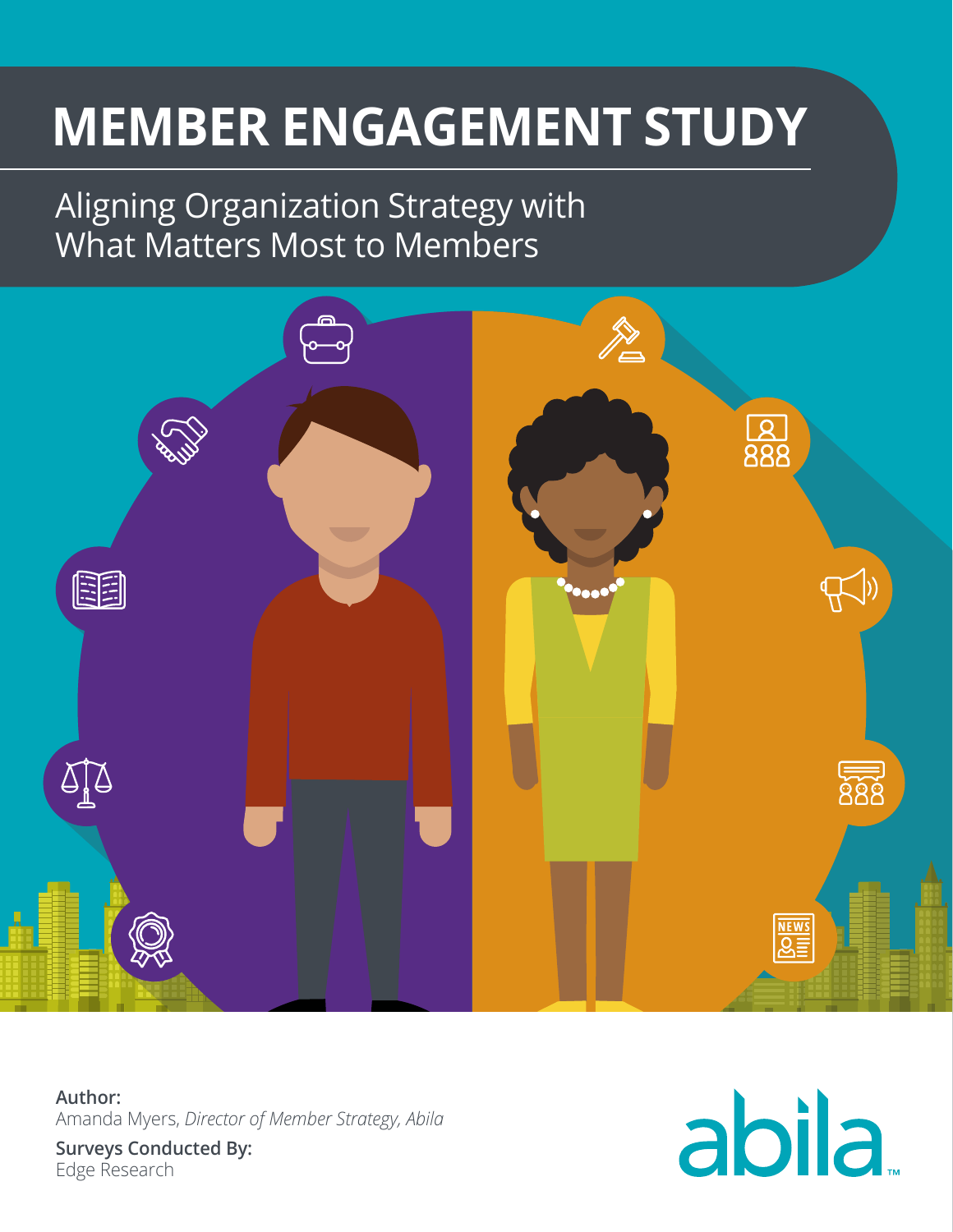## Overview: Why Care About This Study?

Professional membership organizations play a vital and important role in our culture and society – providing, among other things, resources, education, and support for their members. They come in all shapes and sizes, from national associations that provide career guidance, to scientific organizations that offer learning and collaboration opportunities.

However, at the core of all these organizations' efforts is membership – recruitment AND retention. It's not a stretch to say members serve as the lifeblood of any organization. Member engagement is crucial. Not everyone's talking about it, but they should be.

There have been a number of insightful studies published about member engagement from the member's perspective, as well as from the organization's perspective. However, we set out to explore the topic of engagement differently, looking at the subject through a new lens that compares how and why members actually engage with organizations and how professional organizations think members engage with their organizations – all in a single study. This pioneering approach compares the attitudes, practices, and communication preferences of members and the organizations to which they belong to discover where they align, where differences emerge, and gaps exist. Our research attempts to answer four essential questions:

- **1 |** What matters most to members when they join an organization?
- **2 |** What makes members feel involved and engaged?
- **3 |** How can organizations better communicate?
- **4 |** Are organizations engaging members in a segmented, targeted, personal way?

We explored questions with more than 1,000 members in the United States ranging across all age segments – Millennials, Generation Xers, Boomers, and Matures. We also posed questions to 150 professionals who work at membership organizations. The professionals surveyed are involved in decisions around member communications and engagement. The online surveys took place between April 7 and April 25, 2016.

## **Here is what we learned.**

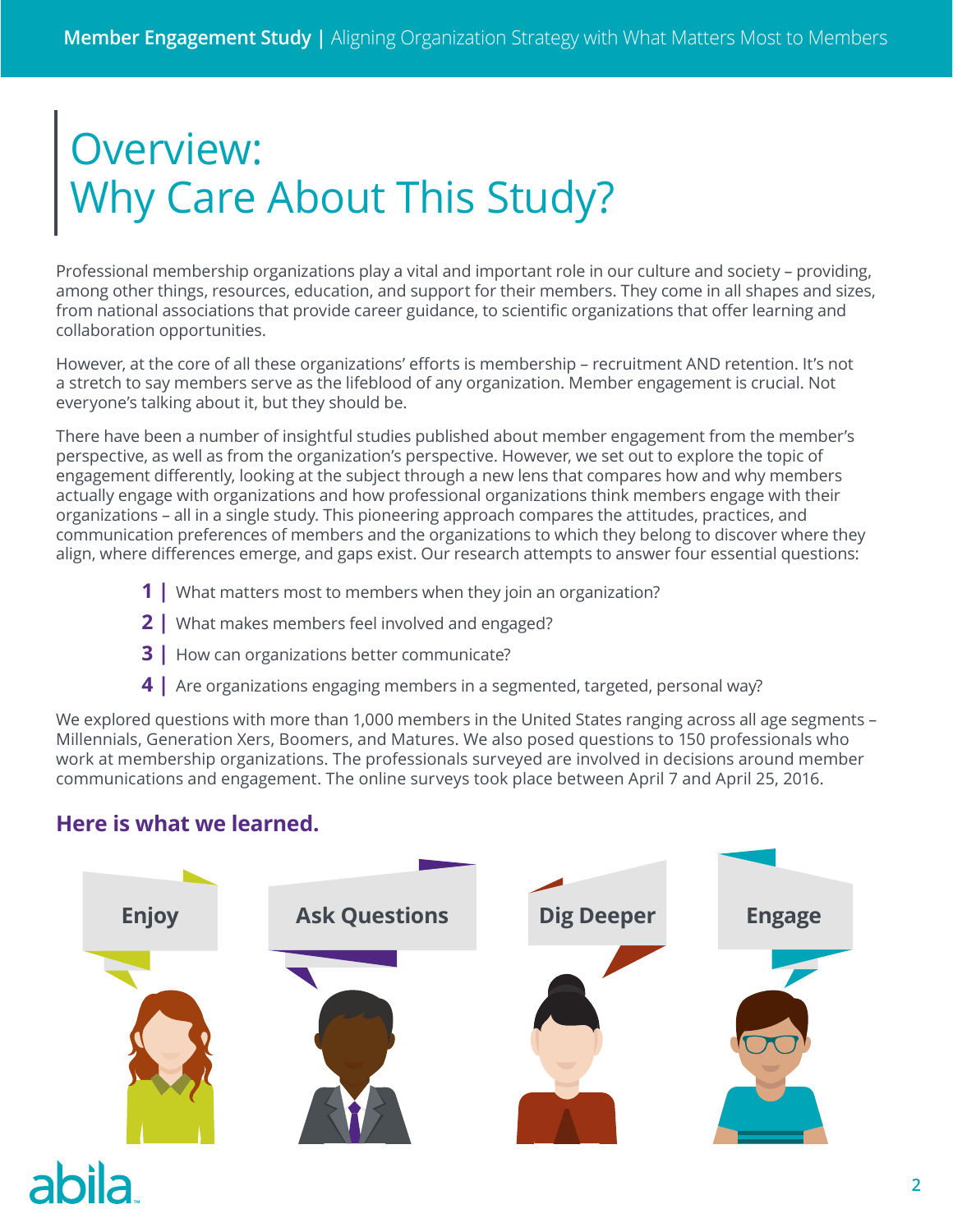## Key Findings

## **• Jobs matter**

By and large, today's new members join organizations – first and foremost – for job opportunities. Socializing/networking and professional development also rank close to the top. Many professional organizations, however, are not prioritizing these benefits.

## **• Get them early**

The best time to attract new members is early in their career stage (as a student or between one and five years into their career). Members become increasingly difficult to acquire as they progress in their careers.

## **• Segmentation is important (know thy members)**

The benefits and value members get from being part of an organization change, grow, and evolve as members age and advance in their careers. Younger generations care more about job opportunities and training, while older generations are more interested in getting the latest industry information and staying current on the latest code of ethics and credentials. Younger generations need more benefits, whereas older generations need fewer.

## **• Organizations and the members they serve are misaligned on the value of some benefits**

When it comes to communicating value, professional organizations put too much emphasis on meetings and conferences, as well as advocacy. And, they put too little emphasis on job opportunities, credentialing, and certifications, as well as standards and ethics, based on what members say they're looking for in a membership organization.

## **• Organizations are missing a major opportunity to target communications by members' age and career stage**

Very few organizations target members with any sort of consistency, and instead, adopt a "one-sizefits-all" approach across the entire member base. There are stark differences in the way younger and early career members like to be communicated with versus older, more established members.

## **• Overall, members see value in professional member organizations**

For the most part, professional membership organizations remain relevant to the members they serve across all career stages and generations. Members see value, but there are certainly areas that need improvement.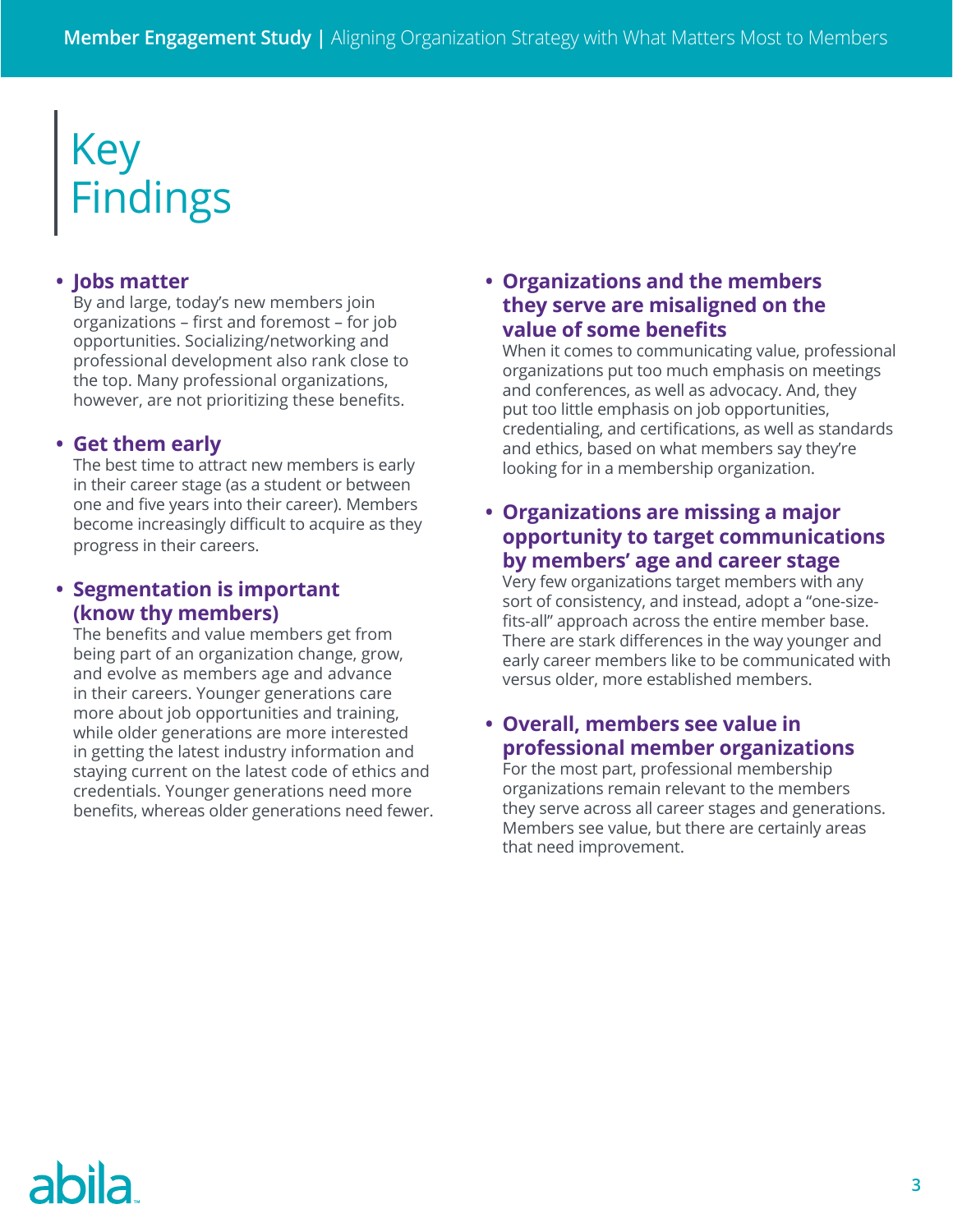## **Generational Overview**

It's nearly impossible to look at any sort of engagement study without looking at behaviors across generations, especially with the ongoing emergence of Millennials in the workforce.

According to [Pew Research,](http://www.pewresearch.org/fact-tank/2015/05/11/millennials-surpass-gen-xers-as-the-largest-generation-in-u-s-labor-force/) Millennials now comprise the largest generation in the workforce (more than one in three workers in the U.S. is a Millennial). AND, they make up the largest percent of the population, according to the U.S. Census Bureau (surpassing Gen Xers and Boomers).

While the growing influence of Millennials has been well documented, their movement into prime earning and career growth years can no longer be denied. The behaviors and attitudes they bring to their new leadership roles will reshape the economy and how companies do business – this will also impact how professional membership organizations engage and retain them.

But, this should not minimize the importance of other segments of a membership's population. Generation Xers, Boomers, and Matures also comprise important groups within the membership base. These members tend to become more loyal to the organization the longer they're a member, and they require less from the organization.

Understanding generations and how they like to engage now is essential for any organization. And, acknowledging that an emerging generation will change the rules of engagement down the road – and planning for that – will help ensure success.

The chart below shines a spotlight on areas where the generations converge and diverge. Additionally, we dig deeper into the generational divide throughout the different sections of this study.

| <b>GENERATIONAL</b><br><b>BREAKDOWN</b>            | <b>MILLENNIALS</b><br>1981-1998                                                             | <b>GEN Xers</b><br>1965-1980                            | <b>BOOMERS</b><br>1946-1964                                   | <b>MATURES</b><br>1945 or earlier                                                            |
|----------------------------------------------------|---------------------------------------------------------------------------------------------|---------------------------------------------------------|---------------------------------------------------------------|----------------------------------------------------------------------------------------------|
|                                                    | Job opportunities                                                                           | <b>DEWS</b><br><b>DEWS</b><br>Industry info             | Code of ethics                                                | Code of ethics                                                                               |
| <b>MOST</b><br><b>IMPORTANT</b><br><b>BENEFITS</b> | $Q_{\rm s}$<br>Code of ethics                                                               | AIA<br>Code of ethics                                   | <b>NEWS</b><br>Industry info                                  | <b>DELEN</b><br>Industry info                                                                |
|                                                    | <b>Credentials</b><br>and training                                                          | <b>Credentials</b>                                      | Raising awareness                                             | <b>Credentials</b>                                                                           |
| <b>TOP REASON</b><br><b>FOR JOINING</b>            | Professional<br>benefits                                                                    | Professional<br>benefits                                | Feel a professional<br>responsibility                         | Feel a professional<br>responsibility                                                        |
| <b>COMMUNICATION</b><br><b>PREFERENCES</b>         | I want to know<br><b>WHE</b><br>everything!                                                 | Update me<br>$\overline{\Omega}$<br>regularly           | Update me<br>regularly                                        | Tell me the big<br>$\pi r$<br>news, the rest is<br>not necessary                             |
| <b>TARGETING</b><br><b>PREFERENCES</b>             | Key acquisition period -<br>many join professional<br>member organizations<br>at this stage | Established, and<br>looking to further<br>their careers | Winding down, and<br>interested in changes<br>in the industry | Retiring, but want to be<br>in the loop - loyal, low<br>engagement, and want<br>the big news |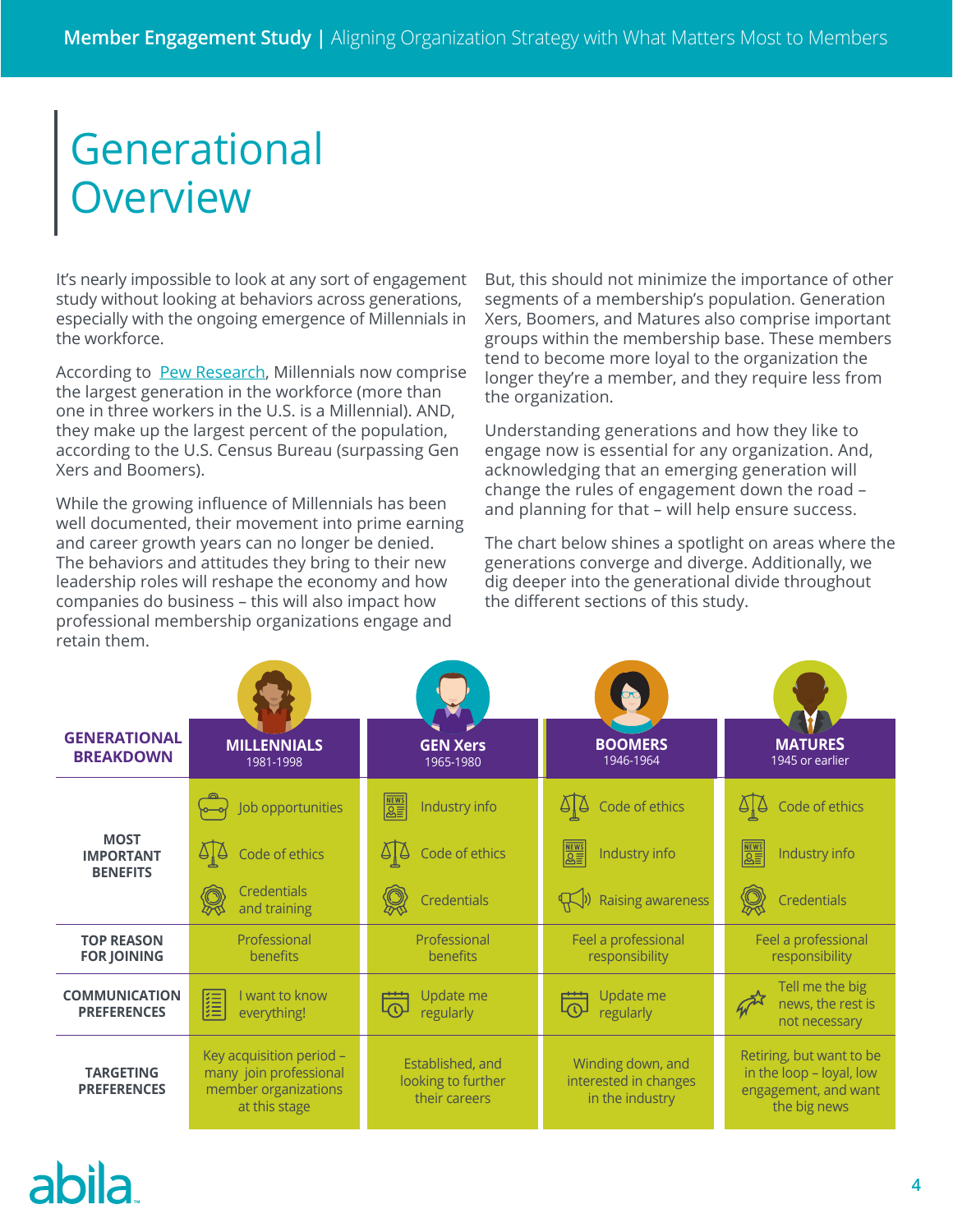## Section 1: Attracting Members

At the risk of stating the obvious, every membership organization needs members. Recent data pulled from Abila's own systems indicates that membership revenue remains the leading revenue source, and increasing the number of dues paying members is vital for growth. Acquiring members early in their careers (or even as college students) is important – this is the key acquisition period. Sixty-two percent of all members join within the first five years of their career, as illustrated below in Figure 1.

## **ACQUISITION: MOST MEMBERS JOIN AS STUDENTS OR EARLY IN THEIR CAREER**



*Figure 1: When members join organizations*

Considering a large majority of members join early in their careers, it's essential to understand the motivation for joining. By and large, these members are interested in job opportunities (34 percent), socializing (30 percent), and certifications (24 percent).

But, are organizations prioritizing these benefits? While younger members and those early in their careers want job opportunities and networking, organizations cite conferences (48 percent), networking (45 percent), and advocacy (38 percent) as the top benefits they believe members value. As a matter of fact, advocacy and legislative efforts is second from the bottom (8 percent) in reasons new members join. Figure 2 provides a look at why new members join, versus what organizations prioritize.



*Figure 2: Why new members join; why organizations believe they join*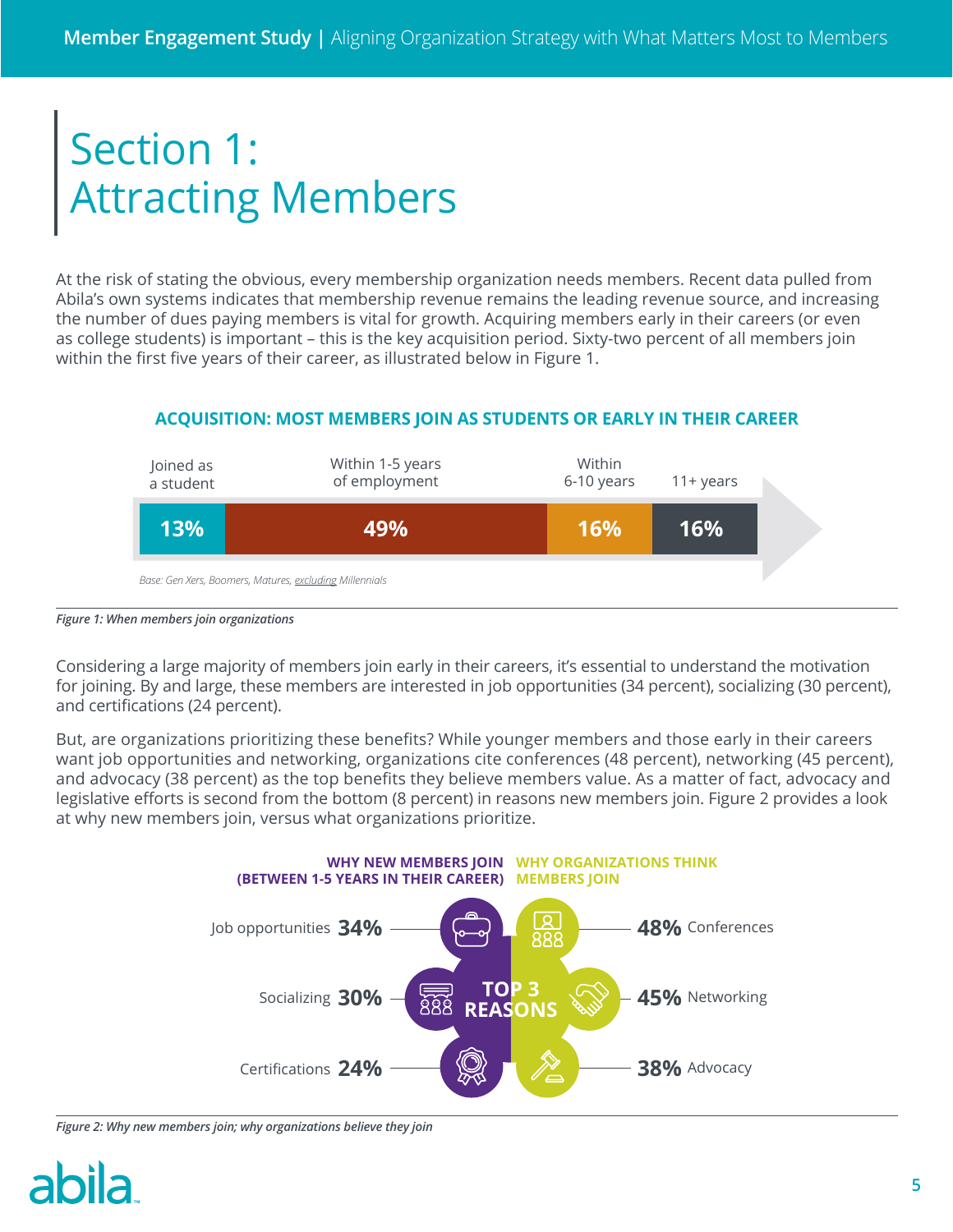Figures 3 and 4 provide a more visual representation of the discrepancies between what members value versus what organizations value. Figure 3, for example, illustrates the difference between the members' prioritization of job opportunities, far beyond the organizations to which they belong.



*Figure 3: What members prioritize vs. what organizations think is important*

This next view highlights several areas organizations prioritize more than members, mainly, conferences, in-person CE, advocacy, and magazines/journals.



#### **LESS IMPORTANT BENEFITS FOR MEMBERS**

hila

*Figure 4: What members prioritize vs. what organizations think is important*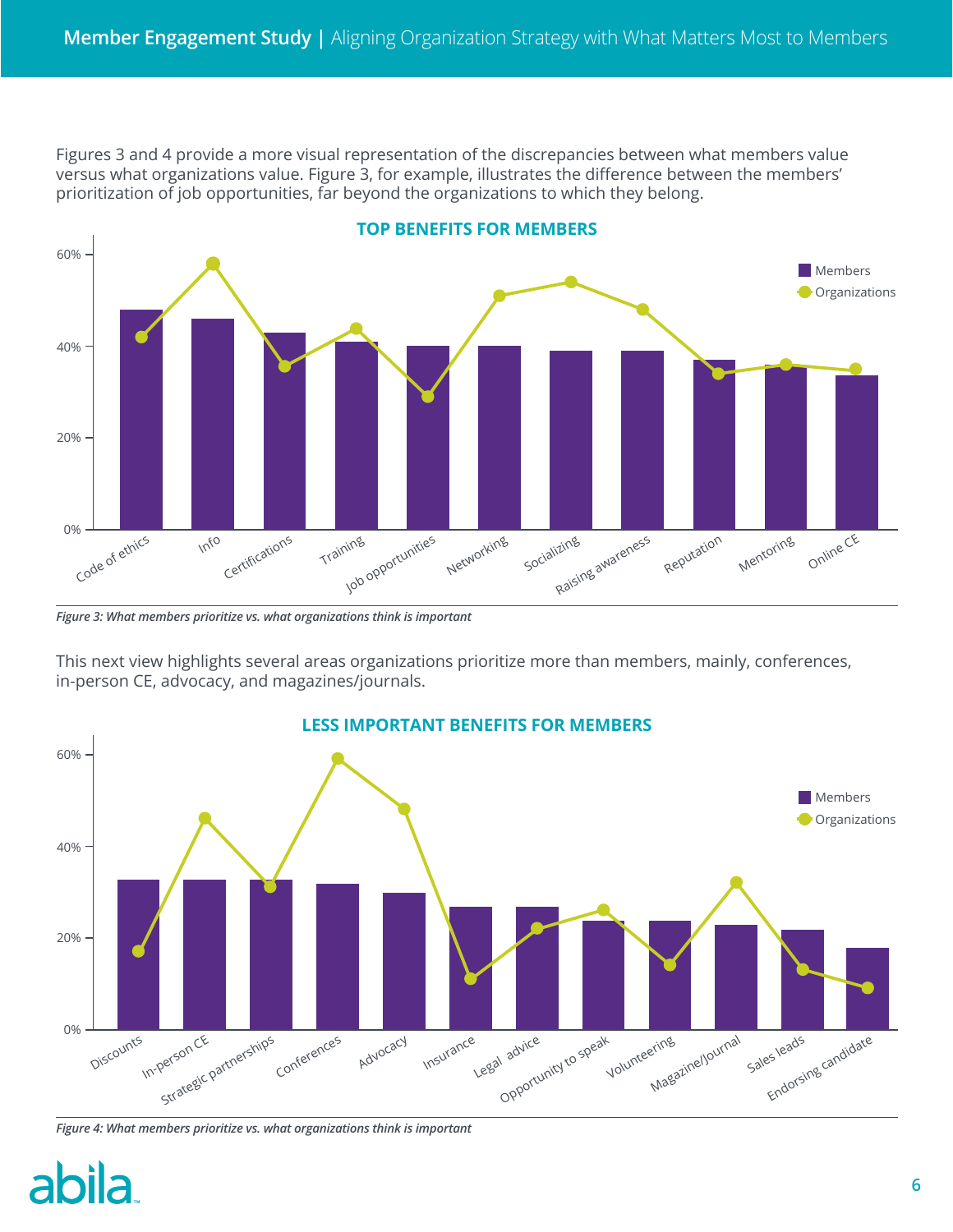Members give their professional organizations overall strong ratings; however, several differences between the perceptions of members and professional membership organizations suggest opportunities for additional improvement:

- **• Responsiveness** 68 percent of members surveyed feel organizations are responsive, while 91 percent of organizations feel they're responsive to their members.
- **• Good value** Only 63 percent of members feel they're getting good value for the membership fee, while 81 percent of organizations believe they're providing good value.
- **• Voice of the profession** A full 70 percent feel the organization of which they're a member is the voice of the profession, while 84 percent of the organizations themselves feel they're the voice of the profession.

Figure 5 provides a summary of where members and organizations align and where they don't when it comes to the perception of the organization.



## **HOW MEMBERS VIEW ORGANIZATIONS**

*Figure 5: How members perceive the organizations to which they belong; how organizations believe they are perceived*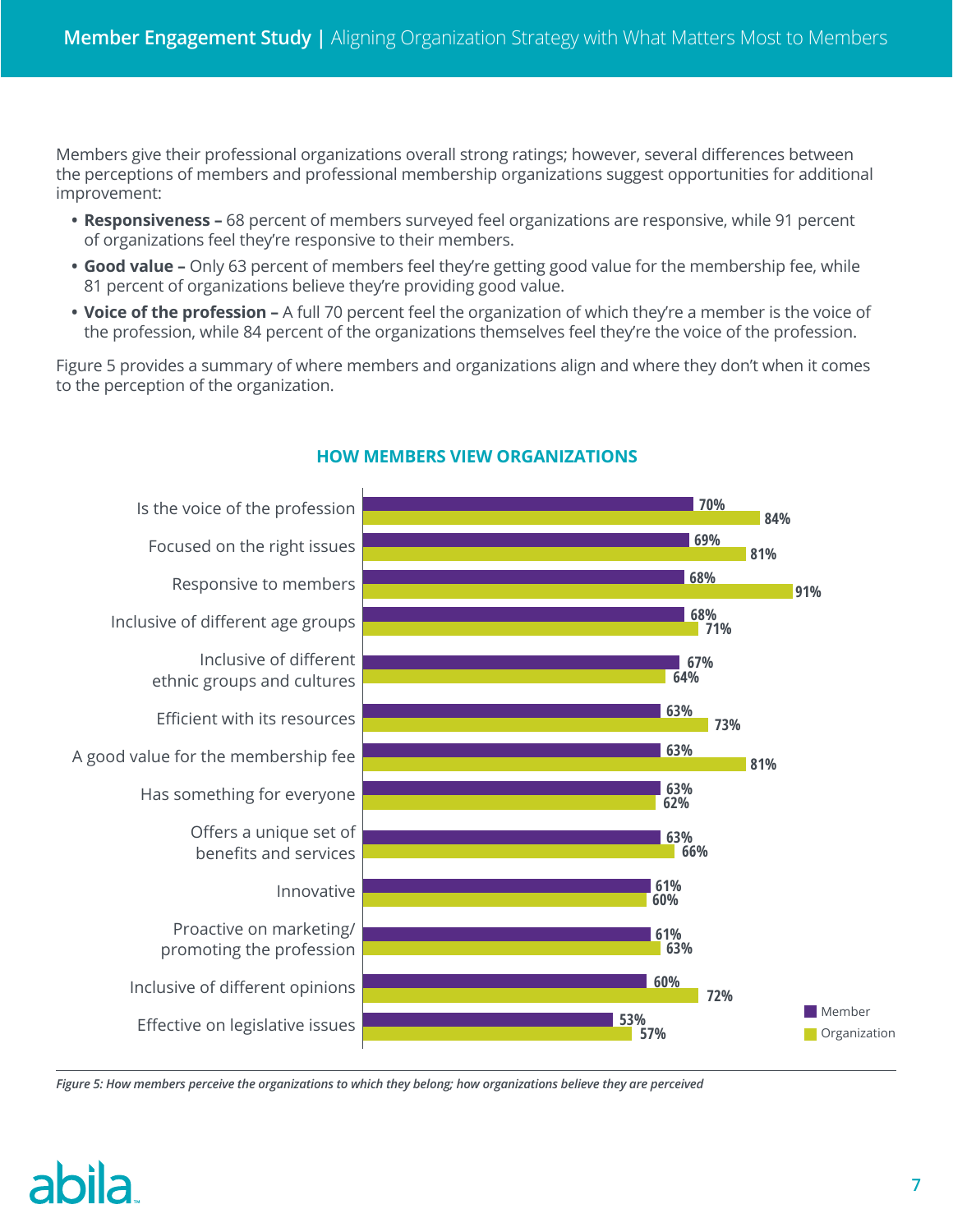More than 20 percent of members say they have canceled their membership or let it lapse in the last year. Why do members leave? What's the main driver for membership attrition? In simplest terms, it comes down to cost (32 percent). For Millennials, the numbers skew slightly – the two main reasons being they find membership too costly (37 percent) and they forgot to renew (27 percent). Figure 6 looks at the reasons members cancel their membership.



## **REASONS FOR ENDING MEMBERSHIP**

*Figure 6: Why members canceled their membership (among those who have lapsed or canceled membership)*

Considering most survey respondents report paying their own membership dues, it's no real surprise that the ultimate decision to stay a member comes down to cost. Figure 7 shows the breakdown of who pays membership dues.



#### *Figure 7: Who pays membership dues*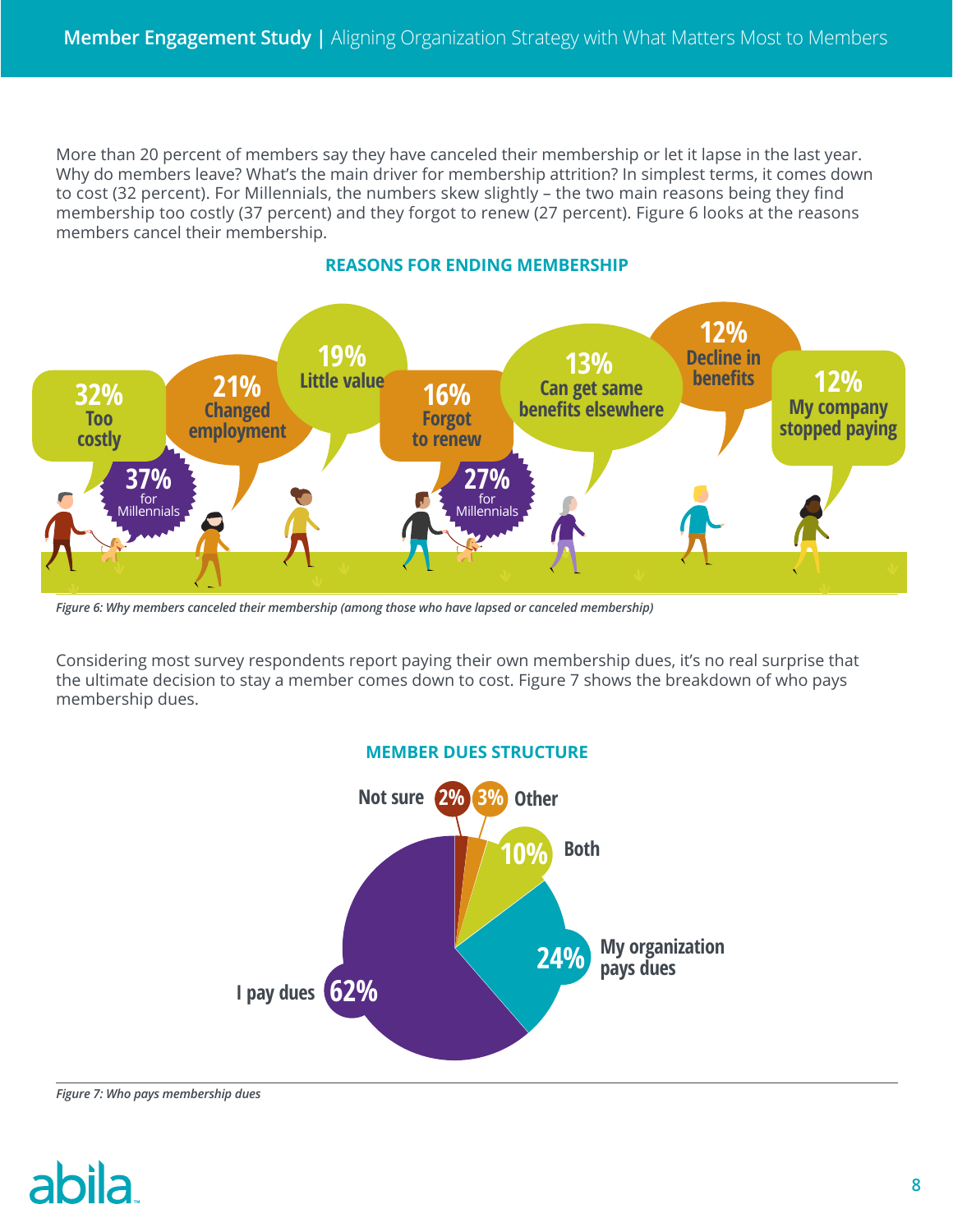## Section 2: What Keeps Members Engaged?

Attracting members early in their careers is essential. But, once an organization has acquired a member, what matters? Do members value the same benefits early in their careers as they do in the middle and latter stages of their careers? The answer is unequivocally, no.

Members extract value from the organizations to which they belong in very different ways along their career journey. This section takes a deeper look at the various features and benefits members want at different stages of their careers, and how these influence retention, engagement, loyalty, and satisfaction.

Earlier in the study, we provided a quick snapshot of generational differences when it comes to identifying what's most important. To reiterate that point here and to dive a little deeper, we look specifically at different generations/career stages to identify what they value the most and how to best engage. Figure 8 shows what benefits are most important to different age groups of members.



## **TOP BENEFITS BY GENERATION**

*Figure 8: What matters most to members in different age groups (% very important)*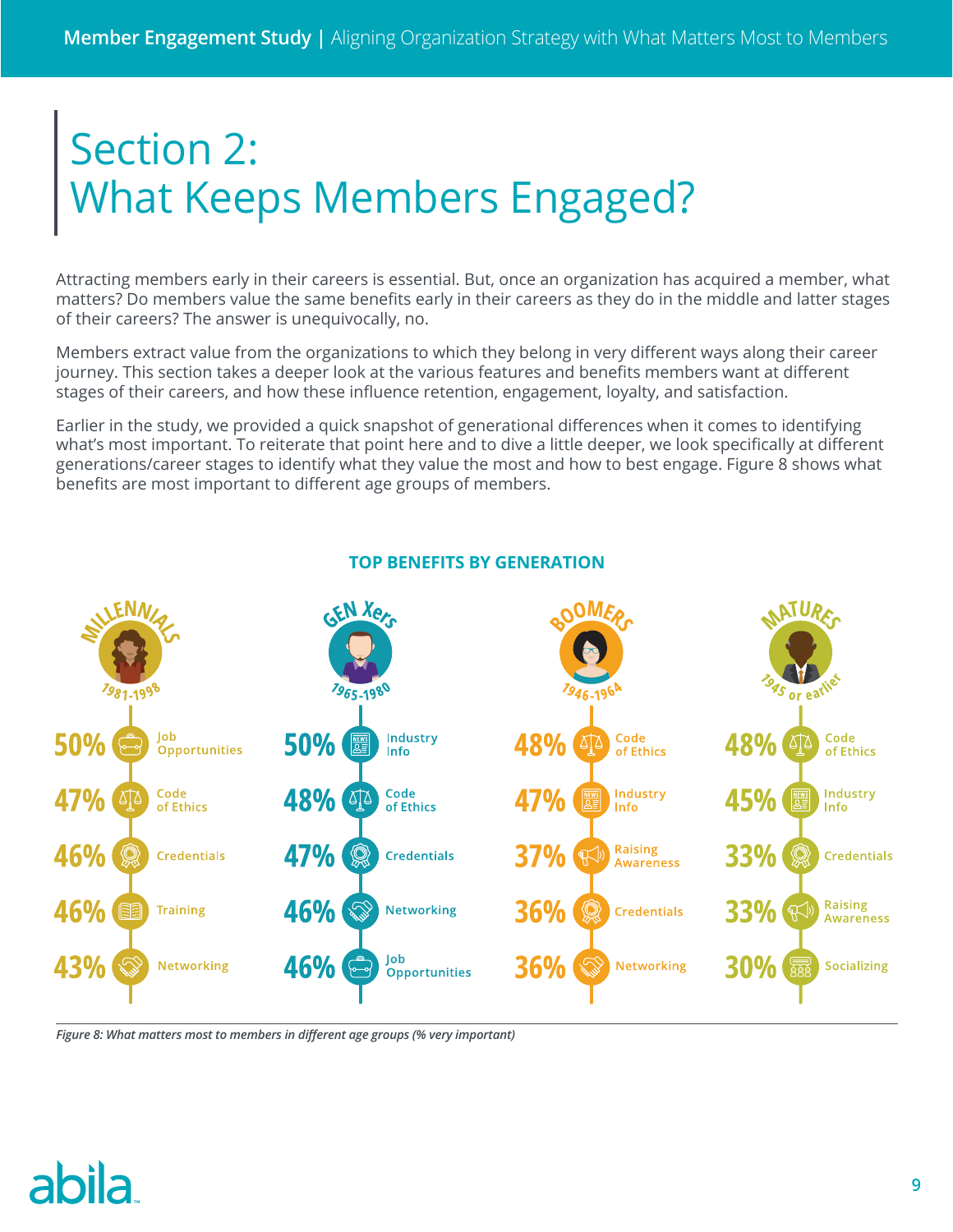Again, we see large differences in where organizations are focusing their time and efforts versus what members say they value most. While all age groups put a high value on a code of ethics, that benefit isn't perceived as a top priority by professionals at membership organizations. Figure 9 shows how professionals at membership organizations rank importance of member benefits.

|                             | <b>VERY IMPORTANT</b> |     |     |     | <b>SOMEWHAT IMPORTANT</b> |     |            |     |     |     |     |  |
|-----------------------------|-----------------------|-----|-----|-----|---------------------------|-----|------------|-----|-----|-----|-----|--|
| Meetings/conferences        | 59%                   |     |     |     | 34%                       |     |            |     | 93% |     |     |  |
| Socializing                 | 54%                   |     |     |     | 38%                       |     |            |     | 92% |     |     |  |
| Information                 | 58%                   |     |     |     |                           | 32% |            |     |     | 90% |     |  |
| Networking                  |                       | 51% |     |     |                           | 36% |            |     |     |     | 87% |  |
| Raising awareness           | 48%                   |     |     |     |                           | 33% |            |     |     |     | 81% |  |
| <b>Training</b>             | 44%                   |     |     |     |                           |     | 36%        |     |     |     | 80% |  |
| In-person CE courses        | 46%                   |     |     |     |                           | 34% |            |     |     |     | 80% |  |
| Online CE courses           | 35%                   |     |     |     | 44%                       |     |            |     |     |     | 79% |  |
| Reputation or status        | 34%                   |     |     |     | 45%                       |     |            |     |     |     | 79% |  |
| Mentoring/Advice            | 36%                   |     |     |     | 41%                       |     |            |     | 77% |     |     |  |
| Advocacy                    |                       |     | 48% |     |                           |     | 26%<br>74% |     |     |     |     |  |
| Certifications              |                       |     | 36% |     | 34%                       |     |            | 69% |     |     |     |  |
| Standards/Ethics            |                       |     | 42% |     |                           | 26% |            |     | 68% |     |     |  |
| Job opportunities           | 29%                   |     |     |     | 39%                       |     |            |     | 68% |     |     |  |
| Magazine/Journal            | 32%                   |     |     |     | 35%                       |     |            |     | 67% |     |     |  |
| Strategic partnerships      | 31%                   |     |     |     | 35%                       |     |            | 66% |     |     |     |  |
| Speaking opportunities      | 26%                   |     |     | 38% |                           |     | 64%        |     |     |     |     |  |
| Professional discounts      | 17%                   |     |     |     | 42%                       |     |            | 59% |     |     |     |  |
| Volunteering                | 14%                   |     | 37% |     | 51%                       |     |            |     |     |     |     |  |
| Legal advice                |                       | 22% |     | 20% |                           | 42% |            |     |     |     |     |  |
| Insurance                   | 11%                   |     | 25% |     | 36%                       |     |            |     |     |     |     |  |
| Sales leads                 | 13%                   |     | 16% | 29% |                           |     |            |     |     |     |     |  |
| <b>Endorsing candidates</b> | 9%                    | 13% | 22% |     |                           |     |            |     |     |     |     |  |

## **PRIORITY BENEFITS ACCORDING TO ORGANIZATIONS**

*Figure 9: Perception of priority benefits by organization staff*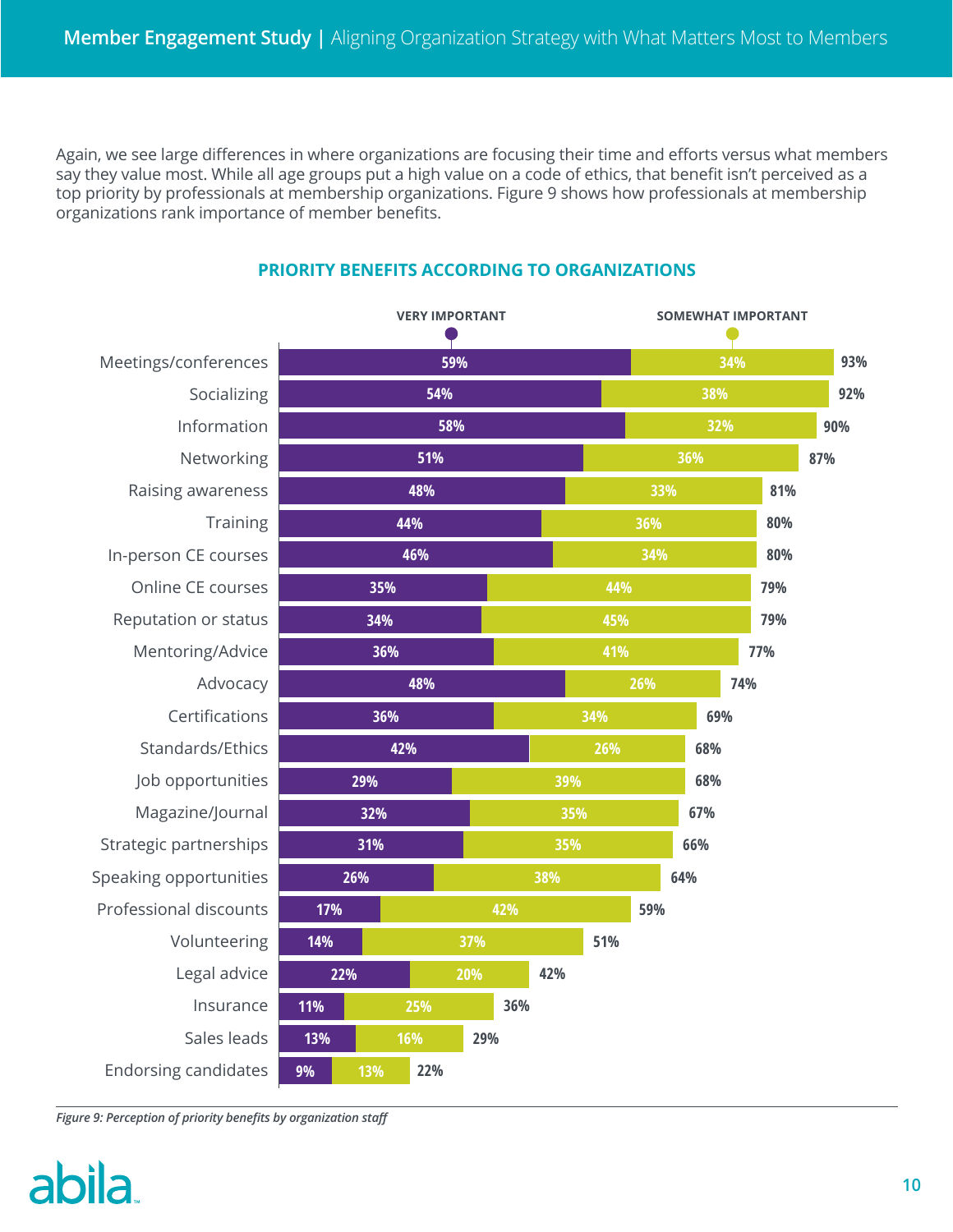When we look into what makes members feel most engaged, we see professional development, networking, and receiving information are the top ways members feel engaged with an organization. Figure 10 shows what keeps members most engaged over time as they grow older and become more established in their careers.



#### **WHAT KEEPS MEMBERS MOST ENGAGED (BY GENERATION)**

*Figure 10: What keeps members most engaged as they progress in their careers*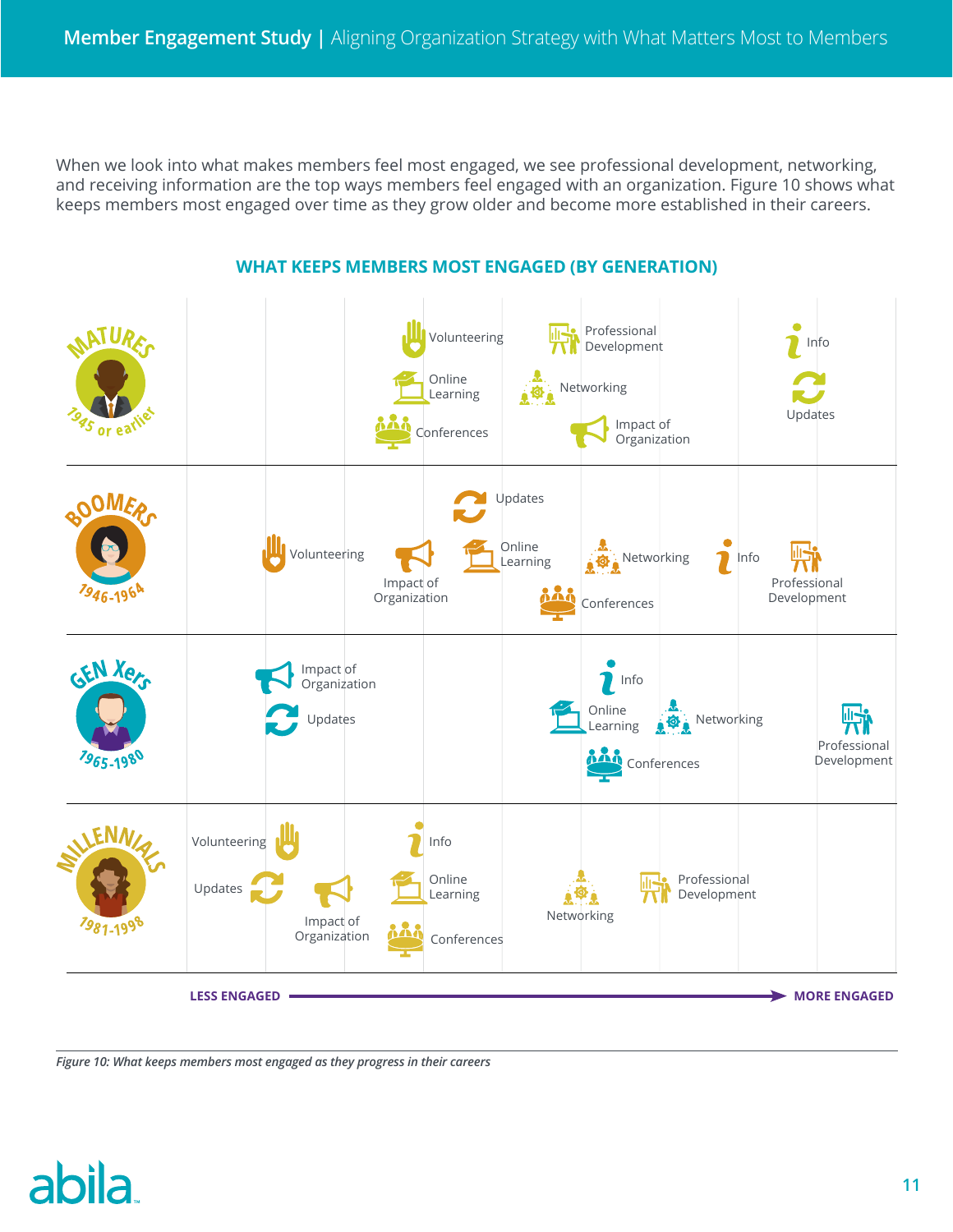## Section 3: Communications

Communication is essential in any relationship, and as we can see from the data above, one of the top three ways members feel engaged is by receiving information. The better the communication, and the more personalized the communication, the stronger the relationship will become.

For the most part, members feel like organizations communicate about the right amount (70 percent of those surveyed). However, when asked the same question, organizations report feeling less confident – 44 percent believe they communicate the right amount, but 36 percent believe they communicate too much (Figure 11).



#### **PERCEPTION OF COMMUNICATION FREQUENCY**

*Figure 11: Communication frequency from the member and organization perspectives*

What do members want to hear about? Figure 12 provides a close look at the type of information members are interested in receiving from their organization.



#### **MEMBER CONTENT PREFERENCES**

#### *Figure 12: Type of information members want to receive (total interest)*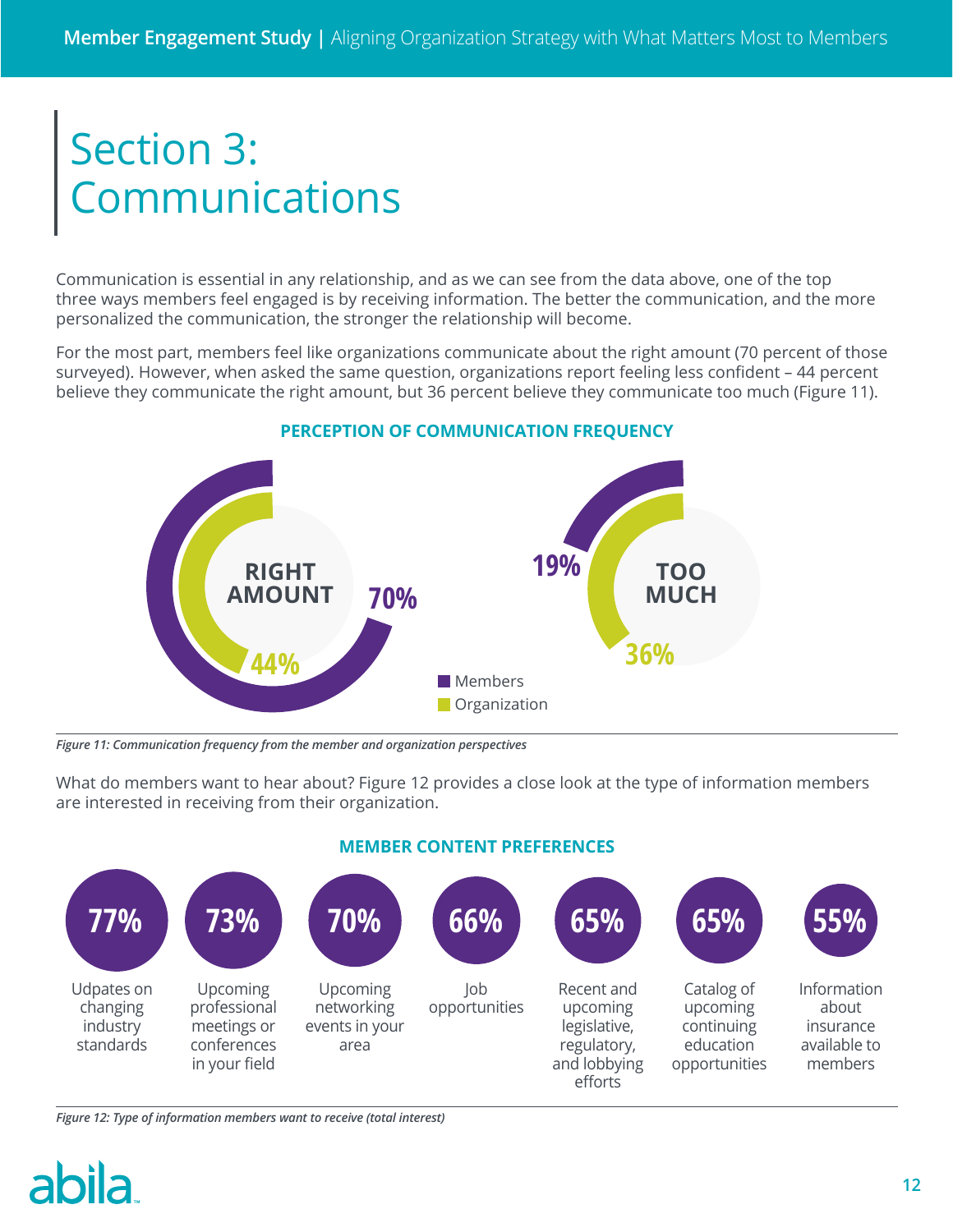Interestingly, although much has been made about the value of social media – it's certainly an important channel – the research suggests it won't replace traditional channels anytime soon. Millennials are the generation most open to receiving communications via social, mobile, and text; but, email remains king across all generations. Figure 13 illustrates communication preferences, looking at the overall preferred channel (email) and highlighting the greatest discrepancies across generations.



*Figure 13: Communications preferences across generations*

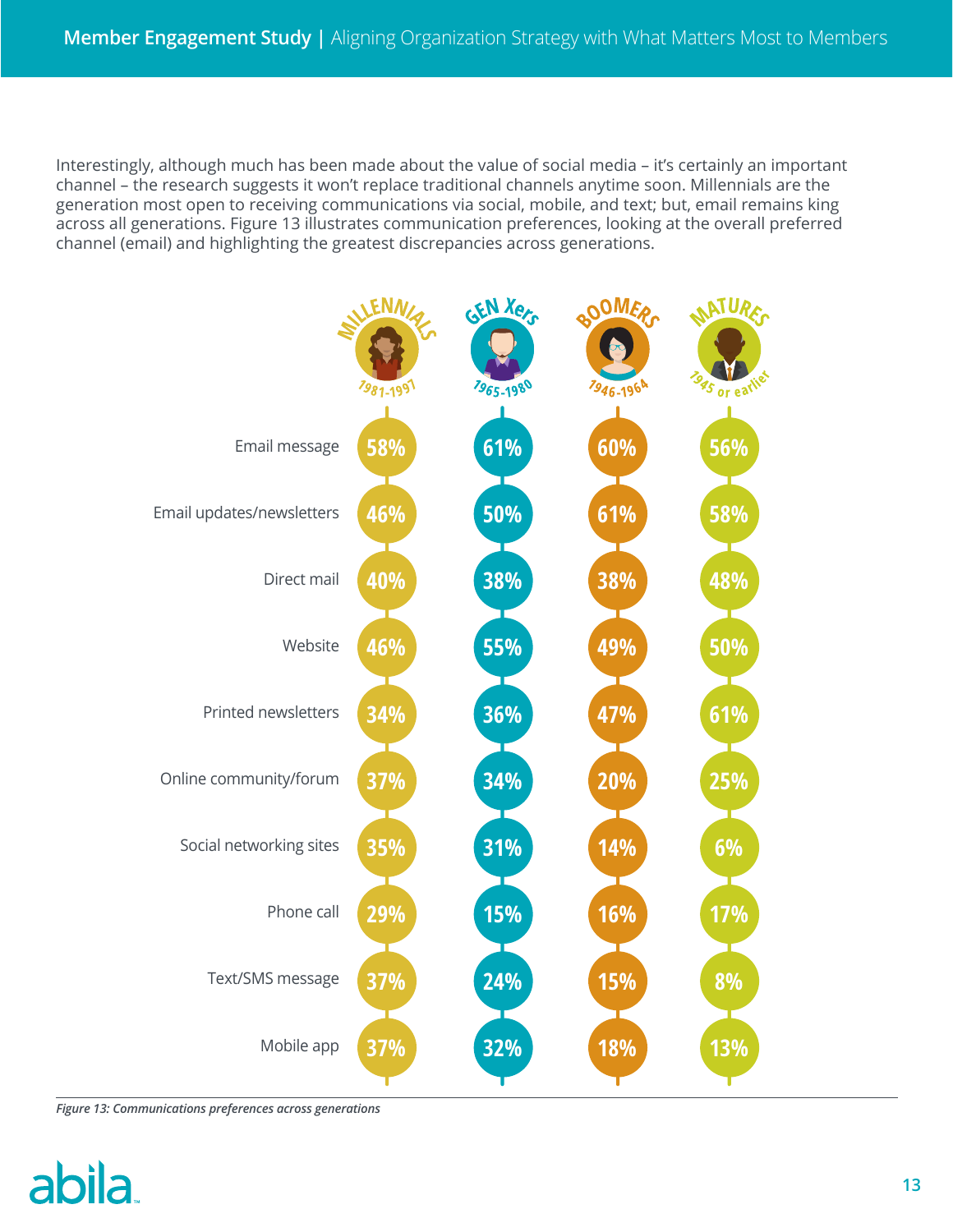Different channels also have different expectations in terms of frequency. For email and direct mail, members report monthly contact is optimal. Weekly is okay for social and mobile, channels for which a user has to "opt in" to receive communications (for example, follow a Facebook page, follow a Twitter account, download a mobile app). For phone calls, hardly ever is preferred. Figure 14 maps out preferred frequency across a number of channels.

|                           | <b>DAILY</b> | <b>WEEKLY</b> | <b>MONTHLY</b> | <b>FEW TIMES</b><br><b>A YEAR</b> | <b>LESS</b> |  |
|---------------------------|--------------|---------------|----------------|-----------------------------------|-------------|--|
| Email                     | 12%          | 35%           | 42%            | 10%                               | $1\%$       |  |
| Email updates/newsletters | 11%          | 32%           | 45%            | 11%                               | 1%          |  |
| Website                   | 19%          | 31%           | 35%            | 13%                               | $1\%$       |  |
| Printed newsletters       | 8%           | 17%           | 50%            | 21%                               | 3%          |  |
| Direct mail               | 10%          | 18%           | 40%            | 28%                               | 3%          |  |
| Mobile app                | 22%          | 36%           | 30%            | 8%                                | 4%          |  |
| Social network sites      | 23%          | 37%           | 29%            | 7%                                | 3%          |  |
| Text message              | 18%          | 35%           | 29%            | 14%                               | 3%          |  |
| Phone call                | 18%          | 22%           | 28%            | 24%                               | 7%          |  |
|                           |              |               |                |                                   |             |  |

**Darker shading represents majority preference for respondents**

*Figure 14: Communication frequency preferences across channels among those contacted this way in the last year*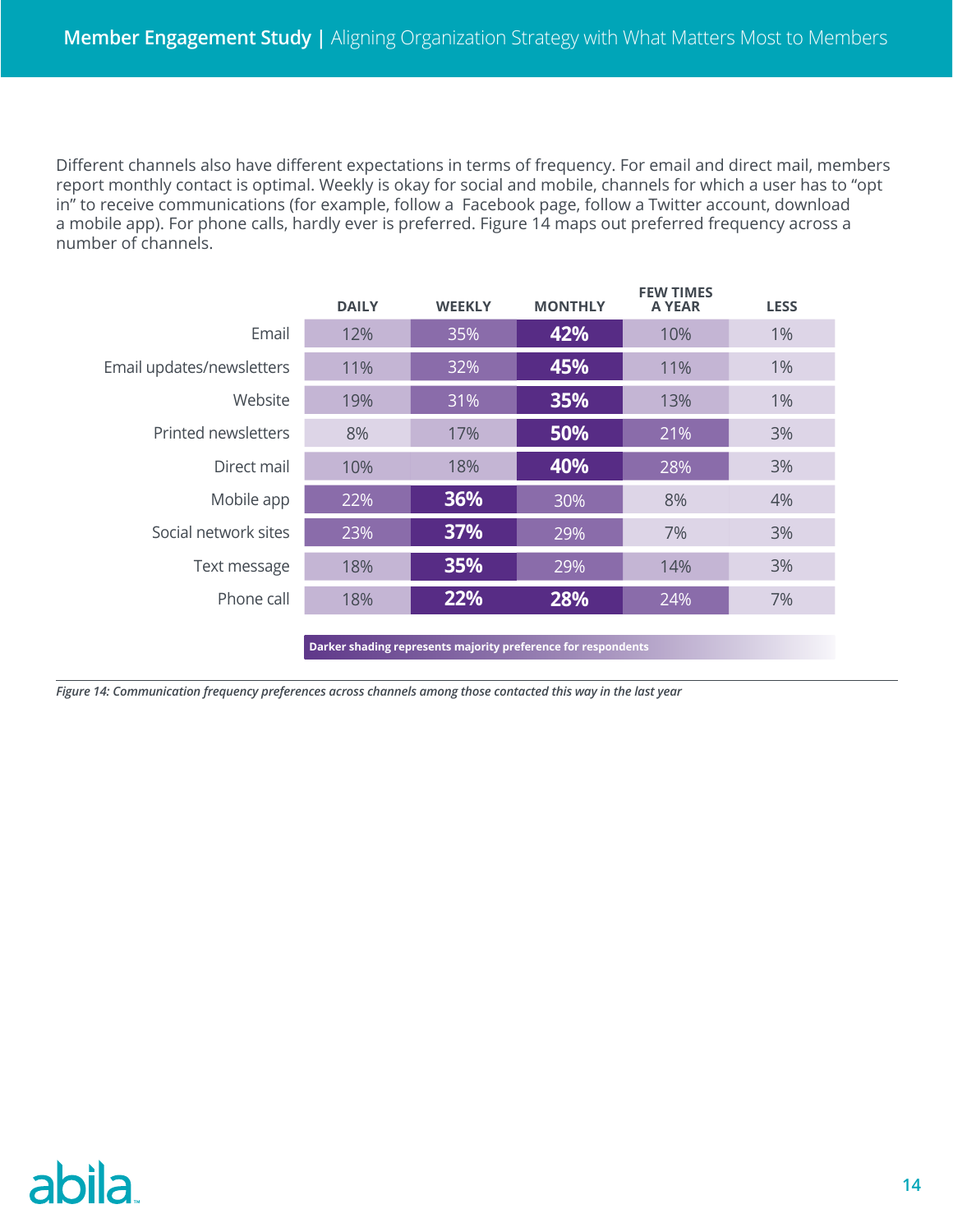## Section 4: Targeting Communications

Although this report has introduced differences between members and their organizations in what they value and their communication preferences, the data specific to targeting and personalization shows perhaps the biggest missed opportunity for organizations to drive engagement. Only 29 percent of organizations take their members' age into account and only 48 percent take their career stages into account when communicating. The main information organizations look at when segmenting their member base is type of membership, at 81 percent. Some organizations may structure membership types based on a perceived career stage, but how reflective those benefits and communications are of the member's actual experience varies greatly.

Today's members have higher expectations of how technology can be used to personalize their experience with organizations to which they belong. Fairly or unfairly, these expectations for personalization are formed through their online experiences with the likes of Amazon™, Netflix, or other consumer outlets they use. Figure 15 showcases the multiple ways organizations can target members, many of which are not being leveraged to their fullest extent.



## **ORGANIZATIONS TARGET MEMBERS BY**

*Figure 15: Information membership organizations use to target their members*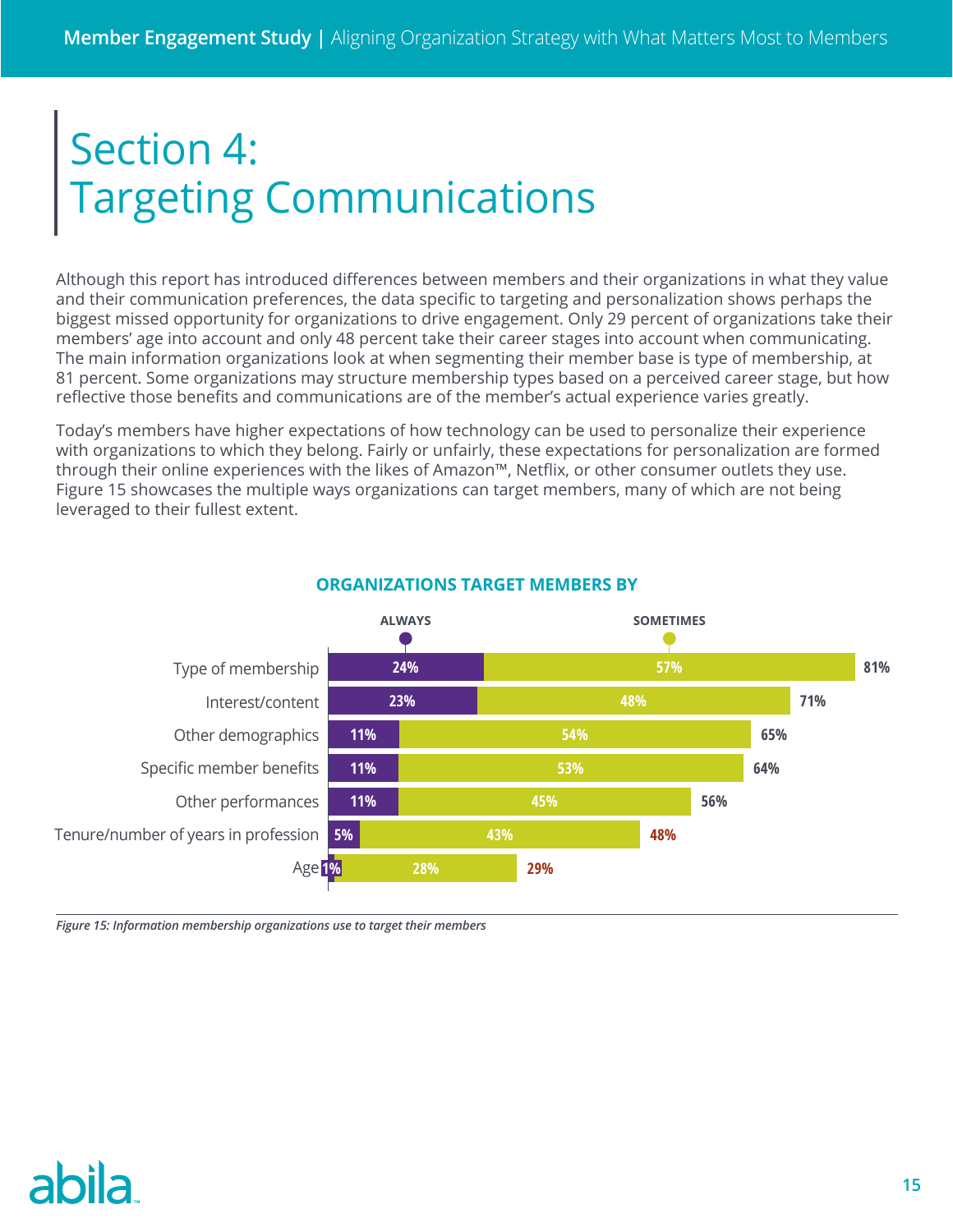## **One Data Point vs. Many Data Points**

Based on the data shown in Figure 15, 81 percent of organizations use type of membership as the primary – and, oftentimes, the only – data point around which to plan and execute member communication campaigns.

We know from experience, using one data point to target many members widens the gap between the members' expectations and the organization, and creates an environment where organizations rely on the volume of communication to drive conversion and retention rates, rather than targeted communication that can generate a higher return.

Members are telling organizations their channel preferences, as well as their interests and content preferences. Using those multiple data points to target the individual member will improve the overall member experience, as well as increase engagement and retention – matching the experience they have with other entities in their daily lives.



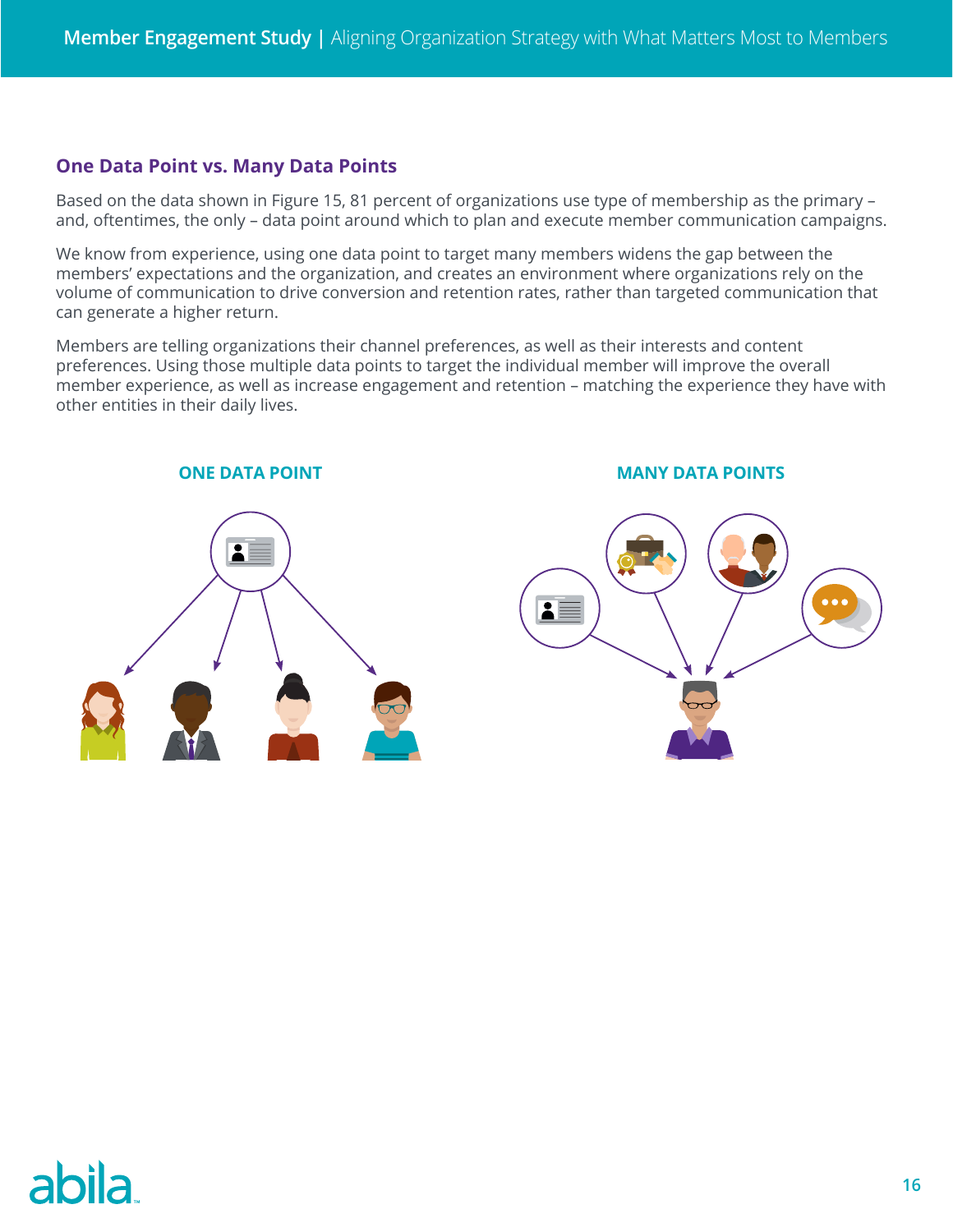## Section 5: Where Do We Go From Here?

For the most part, organizations do a good job providing a valuable service to their membership. Members are satisfied. But, truly optimizing growth, retention, and engagement means digging deeper to understand members and eliminating the gaps between what members want and what organizations deliver.

First and foremost, organizations need to have a sharp, well-defined understanding of where members are in their career journey, and cater their content and communication strategy to address the needs and desires of their members based on age and/or career stage. A "one-size-fits-all" approach no longer works in the targeted, highly personalized, and technologically advanced world in which we live.

In addition to building the right content for the right age group and/or career stage, delivering it through the appropriate channels cannot be overstated and should be an area where organizations look to invest time and energy.

We hope you take something valuable from this study and use it to move your organization forward. Below are some specific tips organizations can use to get the most out of the data in this study:

## **• Create meaningful segments with your data – and use them:**

This study attempts to capture member perspectives across a number of different generations, and highlights several differences with regards to their respective points of view and preferences. Yet, when asked, most organizations surveyed limit their targeting to membership type, which may or may not relate to an individual member's age or life stage. Explore the data in your association management system (AMS) to understand what attributes can be leveraged to create new, more meaningful segments. These can help inform everything from key strategic decisions to daily communications, making each more successful.

### **• Develop a strategy specifically for early careerists:**

More than any other segment studied in this report, those early in their career express unique preferences. They need more from their organization, actively looking to them for job assistance, training to make them stand apart in a sea of applications, and ways to create long-lasting connections with one another. Focusing on this segment and ensuring their engagement from day one creates greater opportunity for sustained growth and a brighter future for your organization.

### **• Understand member communication preferences:**

Create multiple programs that provide the right content to your members at the right career stage, through the right technology and/or delivery channels. While it might be great to get younger members to attend conferences, for many that is simply not a priority or a budgetary reality. For older generations, oftentimes less is more in terms of communication. Take the time to build sophisticated, segmented programs that benefit your members where they are in their careers, to deepen their engagement and to maximize your spend.

### **• Don't overlook the basics:**

Even when presented with a broad variety of appealing benefits, all segments expressed a strong interest in something very fundamental – standards and codes of ethics. These guides serve as the cornerstone for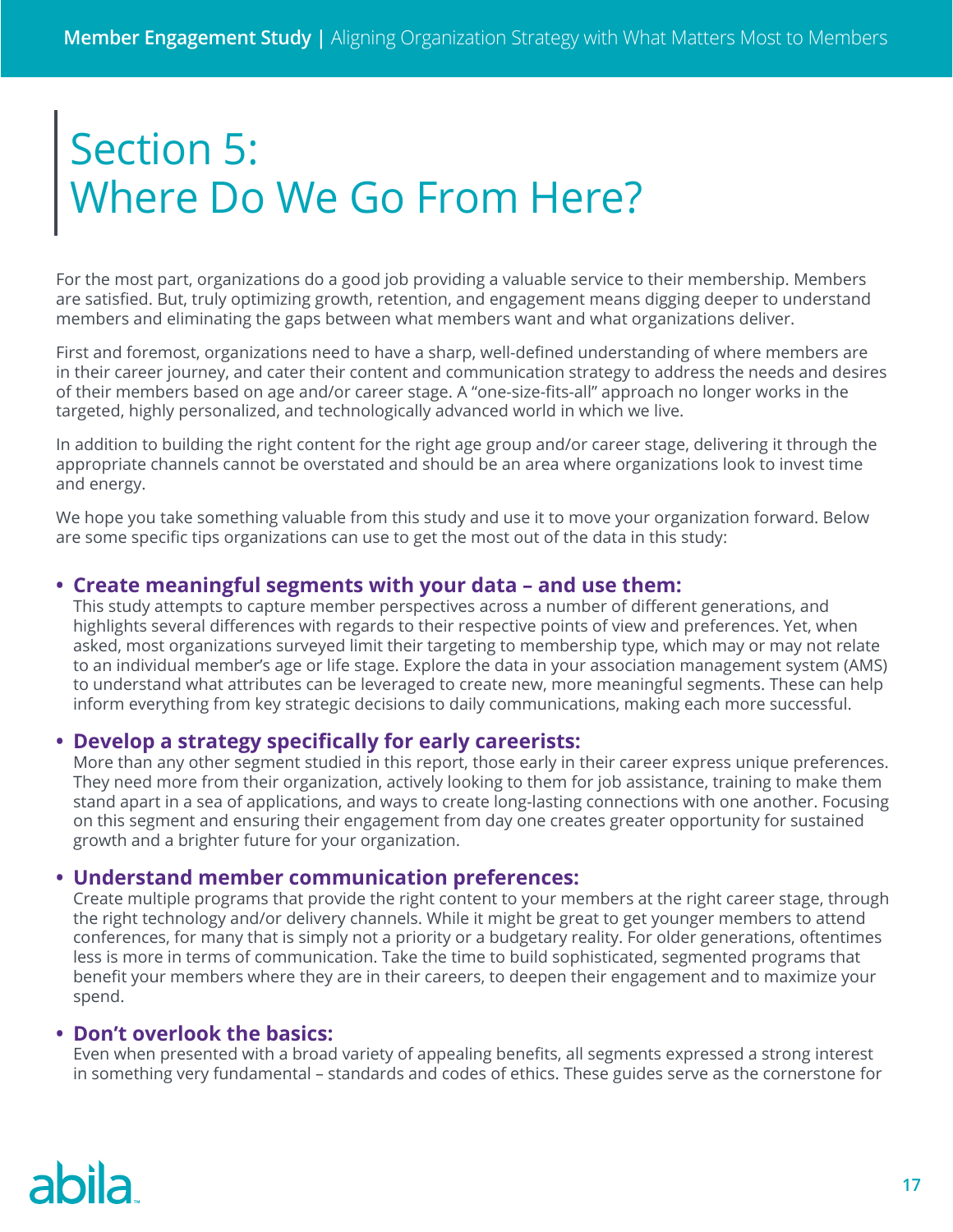many organizations in terms of daily operations. But, don't underestimate their value to members. Ensure this information remains relevant, engage members in conversations around these regulations, and involve members in work to improve them, as appropriate.

#### **• Review your education offers:**

Survey respondents were clear in their preference for training, especially those in the early- to mid-stage of their career. Ongoing opportunities for learning foster engagement and create the means for your members to differentiate themselves professionally. That being said, organizations deliver multiple kinds of education, from online learning to continuing education and conference workshops. Audit the training you provide to your members. Message the benefits of each clearly and distinctly.

#### **• Know** *your* **members:**

While this study summarizes our findings from a diverse group of members and provides important insights, each organization is unique. The best next steps involve creating a dialogue with your own members and understanding how their distinct perspectives and preferences can improve your acquisition, retention, and engagement. Put together a member survey and let them know why you want the information – so you can communicate with them in the format they prefer and provide them with the content in which they're most interested.

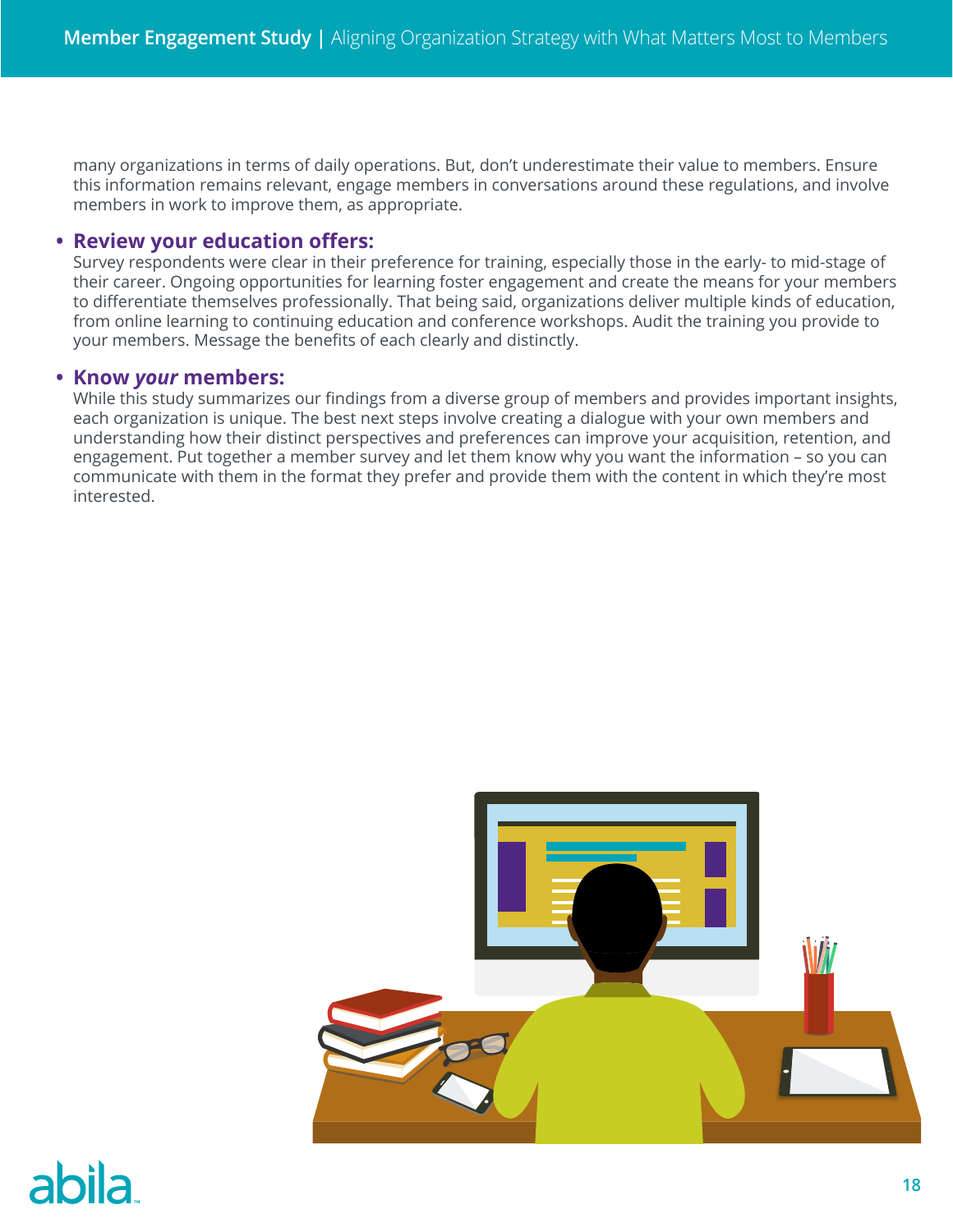## Survey Methodology

Commissioned by Abila, Edge Research conducted two online surveys. One was among 1,030 association members who reported they are currently a member of a "professional membership organization," or have been so within the last two years. Professional member organizations were defined in the survey as "a group of persons seeking to further a particular profession, the interests of individuals engaged in that profession and represent the profession, in discussion with the public and other bodies." The survey was fielded using a commercial panel.

A second survey was conducted among 149 association professionals. Qualifying professionals reported being employed full- or part-time at a professional membership organization and at least somewhat involved in making decisions about member communication and engagement for their organization. Abila provided lists, and professionals were sent an email invitation to participate.

Surveys were fielded April 7-25, 2016.